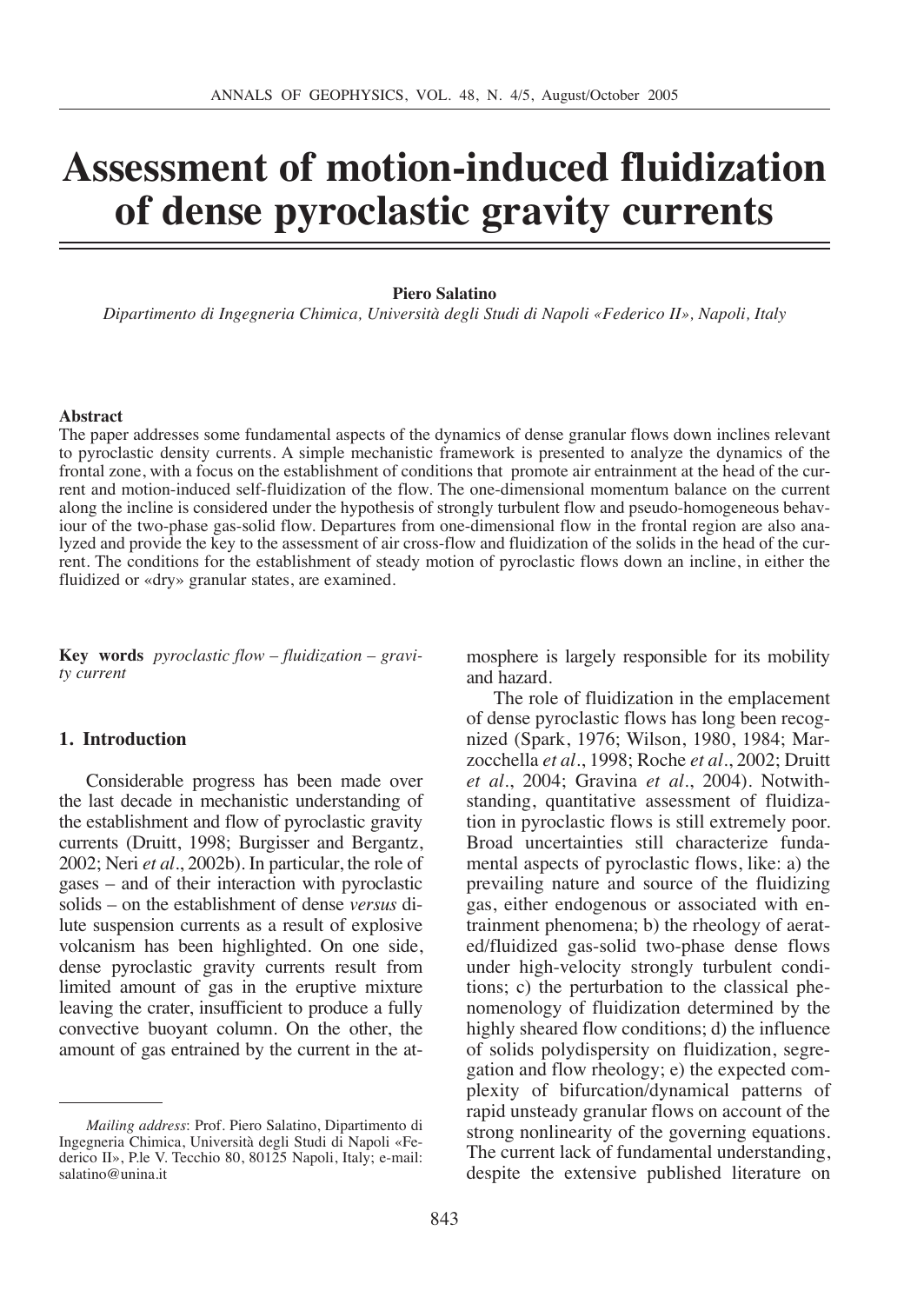rapid granular flows (Savage, 1979; Campbell, 1990), is largely due to the fact that investigations in this field mostly addressed steady flows of granular materials down inclines at velocities far smaller than those typical of pyroclastic flows. Accordingly, these studies completely missed the complex dynamics of the frontal zone, which is bound to be one key to the onset of fluidization phenomena. Moreover, the relative extent of frictional, collisional, streaming and turbulent stresses, which dictates the rheology of the flow, does not even approach conditions relevant to pyroclastic flows.

Due to the intrinsic phenomenological complexity and the lack of experimental results and of adequate theoretical frameworks, modelling of dense pyroclastic currents is still at an embryonic stage and lags far behind the more successful and comprehensive modeling of the dynamics of particle-lean gas-solid suspensions of pyroclastic nature (ash cloud) (Neri *et al.*, 2002a).

The present paper addresses some of the open issues related to quantitative assessment of dense pyroclastic flows from a fundamental perspective. The dynamics of the frontal zone is considered, with an emphasis on the establishment of conditions that promote air entrainment and motion-induced self-fluidization of the flow. An approximate one-dimensional momentum balance on the current steadily flowing along the incline is proposed. It is based on the hypothesis of strongly turbulent flow, of pseudo-homogeneous behaviour of the two-phase gas-solid flow, embodying some of the features that bring about departures from one-dimensional flow. The conditions for the establishemnt of the steady motion-induced fluidization of the pyroclastic flow down an incline are examined.

The proposed mechanistic framework provides the starting point for a broader discussion of research needs and priorities essential to fill the gap of quantitative understanding of unsteady rapid granular flows.

## **2. Basic hydrodynamical and rheological features of a dense pyroclastic flow**

A dense pyroclastic flow is a two-phase gravity current moving down an incline (whose slope is  $\theta$ ) at a velocity *U* (fig. 1). The gravity current generates, as it moves, two macroscopic shear layers: a free (*i.e.* unconfined) shear layer at the top of the gravity current; a confined shear layer at the bottom of the gravity current.

Momentum exchange between the current and the environment takes place via entrainment of the surrounding medium at the upper free shear layer. Momentum exchange between the current and the ground takes place via wall friction at the basal shear layer.

The rheological behaviour of the two-phase gas-solid flow arises from a combination of the following contributions: yield strength due to interparticle friction; stresses due to collisional/kinetic and streaming contributions of the particle phase; viscous/turbulent stresses within



**Fig. 1.** Outline of a pyroclastic density current.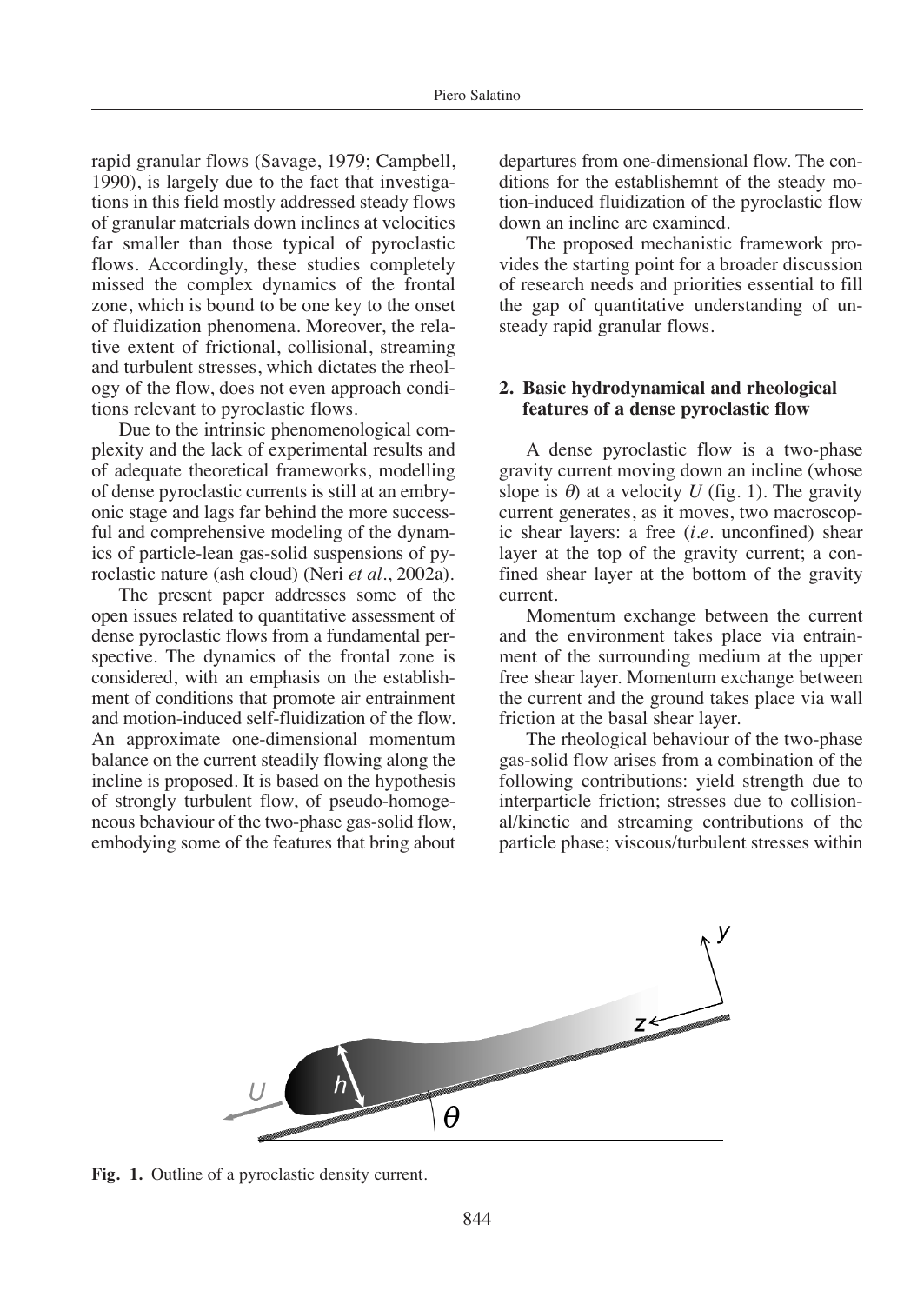the interstitial gas phase; turbulent «Reynolds» stresses at the macroscopic scale.

The first contribution is associated with particle-to-particle stresses of frictional nature. The yield strength is generally expressed as a function of the local normal stress within the particle phase according to the Coulomb Law:

$$
\tau_{\nu,f} = \sigma_{\nu} \cdot \mu = \sigma_{\nu} \cdot \tan(\theta_{\circ}) \qquad (2.1)
$$

where  $\mu$  is an internal friction coefficient and  $\theta_0$ is the angle of internal friction of the granular solids.

The second contribution is due to momentum transfer via particle-to-particle impact (collisional/kinetic component) or to momentum transfer of convective nature associated with particle velocity fluctuations (streaming component). The shear stress due to this contribution is usually expressed as (Bagnold, 1954; Patton *et al.*, 1987) shear stress<br>y expressed<br>1987)<br>*C<sub>f</sub>* ·  $\rho_p d^2 \left(\frac{d}{d}\right)$ <br>*C<sub>f</sub>* ·  $\rho_p d^2 \frac{dv}{dy}$ <br>ve viscosity recond contribution is due to<br>*des fer* via particle-to-particle implinetic component) or to most<br>of convective nature associal<br>velocity fluctuations (streaming The shear stress due to this<br>sually expressed as (Bagnol<br> second contribution is due to sfer via particle-to-particle imp<br>sinetic component) or to mo<br>of convective nature associated<br>velocity fluctuations (streamin<br>The shear stress due to this c<br>usually expressed as (Bagnolc<br>*t a* erstitial gas phase; turbulent «Rey<br>s at the macroscopic scale.<br>Prist contribution is associated wi-<br>particle stresses of frictional in<br>eld strength is generally expresses<br>on of the local normal stress with<br>Phase accordin

$$
\tau_{\infty,c}=C_f\cdot\rho_p d^2\left(\frac{dv_z}{dy}\right)^2=\eta\cdot\left(\frac{dv_z}{dy}\right)\ (2.2)
$$

where

$$
\eta = C_f \cdot \rho_p d^2 \frac{dv_z}{dy} = K \cdot \left(\frac{dv_z}{dy}\right) \qquad (2.3)
$$

is the effective viscosity of the gas-solid suspension.

The third contribution accounts for deformation of the interstitial gas phase induced by the flow. This is generally neglected on account of the large value of the Bagnold number  $(Ba = \rho_p d^2 (dv_z/dy)/\eta_s \gg 1)$  for flow conditions of practical interest.  $\eta = C_f \cdot \rho_p d^2 \frac{d\ell_z}{dy} =$ <br>is the effective viscosity of the<br>pension.<br>The third contribution ac<br>mation of the interstitial gas<br>the flow. This is generally<br>count of the large value of the<br> $(Ba = \rho_p d^2 (dv_z/dy)/\eta_s \gg 1)$ <br>tions of

The fourth contribution arises from the onset of turbulence over length scales much larger than the particle scale. It is a momentum transfer of convective nature but, differently from the streaming component, is related to the motion of particle pockets rather than of individual particles.

Altogether, the intrinsic rheological behaviour of the two-phase gas-solid system determined by the combined contribution of the above components is that of a Bingham fluid, non-newtonian, shear-thickening.

If the flow is in the fluidized state, then  $\mu = \theta = 0$ . Accordingly, the yield strength vanishes. For typical parameters of dense pyroclastic flows ( $h \approx 1$  m;  $d_p \approx 500 \mu$ m;  $\rho_m \approx 100 \text{ kg/m}^3$ ;  $\rho_p$  ≅ 1000 kg/m<sup>3</sup>; U ≅ 30 m/s; *C<sub>f</sub>*=0.01 according to Patton *et al.*, 1987) the relevant dimensionless numbers governing the flow of the gravity current take the following values: ishes. For typical parameters of dense pyr<br>ic flows  $(h \approx 1 \text{ m}; d_p \approx 500 \mu \text{m}; \rho_m \approx 100 \text{ kg/s}$ <br> $\rho_p \approx 1000 \text{ kg/m}^3$ ;  $U \approx 30 \text{ m/s}; C_f = 0.01 \text{ acc}$ <br>io Patton *et al.*, 1987) the relevant dimen<br>less numbers governing the flow vity currents<br>
arameters of dense p<br>  $d_p \equiv 500 \mu m; \ \rho_m \equiv 10$ <br>  $\equiv 30 \text{ m/s}; \ C_f = 0.01 \text{ a}$ <br>
87) the relevant din<br>
ming the flow of the<br>
lowing values:<br>  $\frac{3}{2} \frac{\rho_m h^2}{K} \approx 10^7 - 10$ <br>  $\frac{g \Delta \rho}{\rho} \frac{h \cos(\theta)}{L^2} \approx 1$ gravity currents<br>
1 parameters of dense p<br>
1;  $d_p \approx 500 \mu m$ ;  $\rho_m \approx 100$ <br>
U  $\approx 30$  m/s;  $C_f = 0.01$  at<br>
1987) the relevant din<br>
verning the flow of the<br>
following values:<br>  $= \frac{3}{2} \frac{\rho_m h^2}{K} \approx 10^7 - 10^8$ <br>  $= \frac{8\Delta \rho}{\rho$ 

Reynolds: 
$$
Re = \frac{3}{2} \frac{\rho_m h^2}{K} \approx 10^7 - 10^8
$$
 (2.4)

Richardson: 
$$
Ri = \frac{g\Delta\rho}{\rho_a} \frac{h\cos(\theta)}{U^2} \approx 1 - 10
$$
 (2.5)

where the expression of the Reynolds number holds for a power-law shear-thickening fluid whose viscosity is given by eq.  $(2.3)$  (Levenspiel, 1998). The large values of Richardson number suggest that momentum exchange via air entrainment at the upper free shear layer is negligible (Britter and Linden, 1979). On the other hand, the very large values of Reynolds number indicate that the flow is dominated by inertia.

# **3. Momentum balance in the onedimensional flow approximation**

The hypothesis is made that the flow of the current can be regarded as steady one-dimensional. Furthermore, it is assumed that the current is in the fluidized state and, according to conclusions drawn in the previous section, momentum exchange is dominated by turbulence. The momentum balance equation reads *U* since the interact of the fluidized state and, according is in the fluidized state and, according is dominated by turn exchange is dominated by turn momentum balance equation read  $\rho_m g \sin(\theta) h dz = f \frac{\rho_m U^2}{2} dz$ <br>re *z* i in be regarded as state<br>thermore, it is assure<br>the fluidized state as drawn in the previsor<br>as drawn in the previsor<br>exchange is dominate<br>entum balance equation<br> $\rho_m g \sin(\theta) h dz = f^{\frac{\rho}{2}}$ 

$$
\rho_m g \sin(\theta) h dz = f \frac{\rho_m U^2}{2} dz \qquad (3.1)
$$

where  $z$  is a spatial coordinate along the incline. Equation (3.1) equates the component along the incline of the gravitational force (LHS) to the force exerted on the current by friction at the ground (RHS). Equation (3.1) yields, upon integration

$$
U = \sqrt{\frac{2}{f}g\sin(\theta)h} = \sqrt{\xi h\sin(\theta)}.
$$
 (3.2)

Both laboratory data on two-phase fully developed turbulent flows (Wallis, 1969) and field data relative to large scale simulated dry dense snow avalanches (Hopfinger, 1983) suggest that  $\xi \approx 1000$  m/s<sup>2</sup>.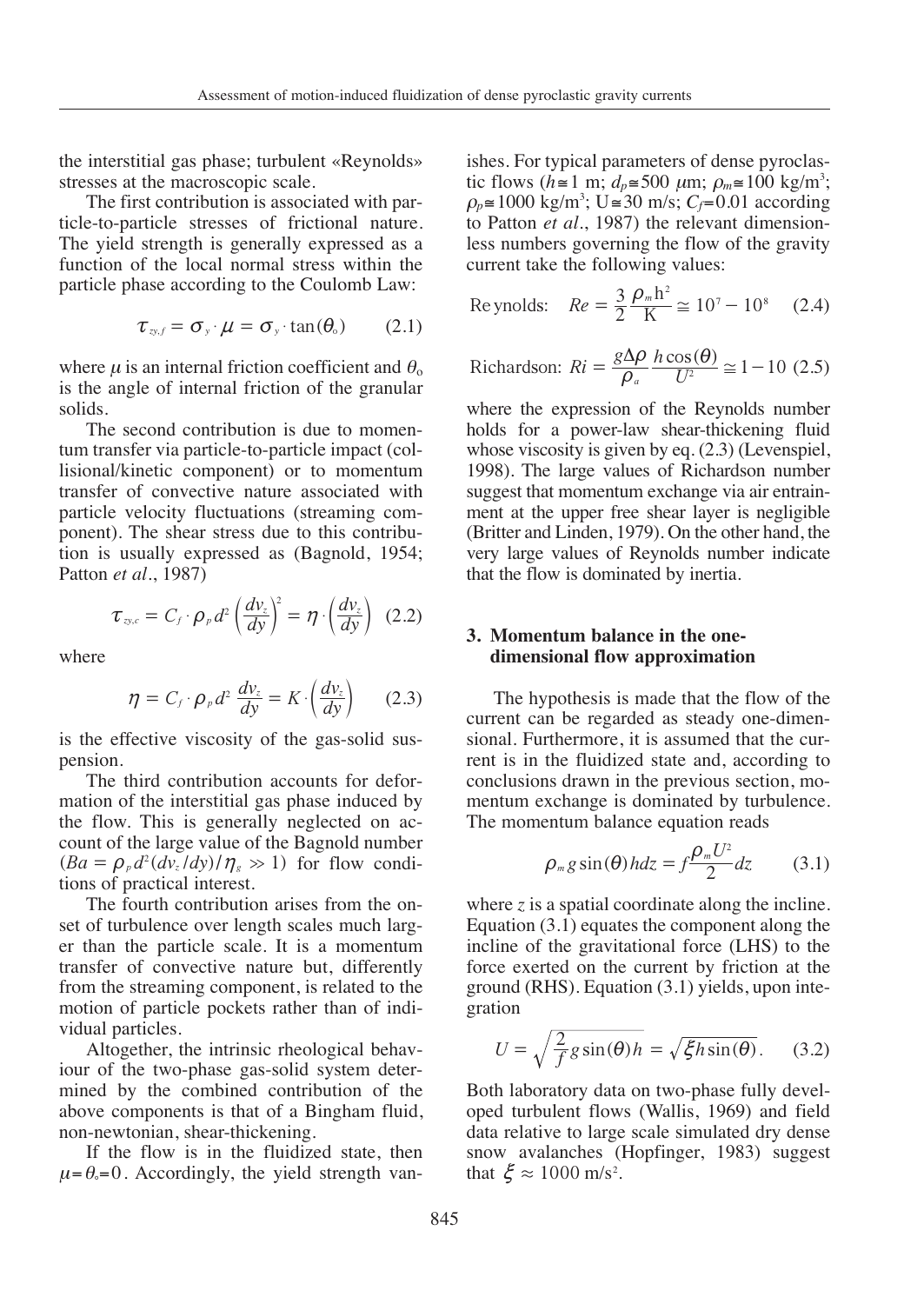For small slopes and relevant internal friction the literature on dry dense snow avalanches (Hopfinger, 1983) suggests an alternative form of eq.  $(3.2)$ *H* mail slopes and relevant interaiture on dry dense snow a finger, 1983) suggests an altaparties and  $U = \sqrt{\xi h[\sin(\theta) - \mu \cos(\theta)]}$ .

$$
U = \sqrt{\xi}h[\sin(\theta) - \mu\cos(\theta)].
$$
 (3.3)

## **4. Departure from the one-dimensional flow approximation**

The one-dimensional framework within which the momentum balance on the gravity current was developed falls short when the detailed flow structure of the frontal region is analyzed. Phenomenological observation and numerical simulation of dense pyroclastic gravity currents highlight the following features of the flow in the frontal region (fig. 2):

– Flow elements at increasing distance from the ground move faster, possibly overtaking the front. Accordingly 2D and 3D macroscopic flow patterns are established in the vicinity of the front (Valentine and Wohletz, 1989; Todesco *et al.*, 2002). These patterns include fall-out of coarse solids to the ground and vigorous recirculation of the suspension in the head of the current.

– The fall-out of coarse solids compresses the underlying air, which can be either «squeezed out» from the basal region of the front or forced to percolate through it.

– Coupled with the gas flow, finer solids are elutriated through the front contributing to the formation of the upper ash cloud. Fines can also contribute to the momentum exchange between the uprising gas and the coarse solids.

In particular, the second feature deserves attention in the context of the present theoretical development, on account of the possibility that extensive cross-flow of air is driven by overpressures which establish at the base of the current. In turn, cross-flow of air might be large enough to promote fluidization of solids in the head of the current affecting the rheology of the current itself.

## **5. An approximate criterion for selffluidization of a dense granular flow moving down an incline**

It is speculated that, as a consequence of the «average» motion of the front and of the fallout of the solids to the ground (fig. 3), the basal region of the front experiences a value of pres-



**Fig. 2.** Solids and gas flow patterns in the head a pyroclastic density current.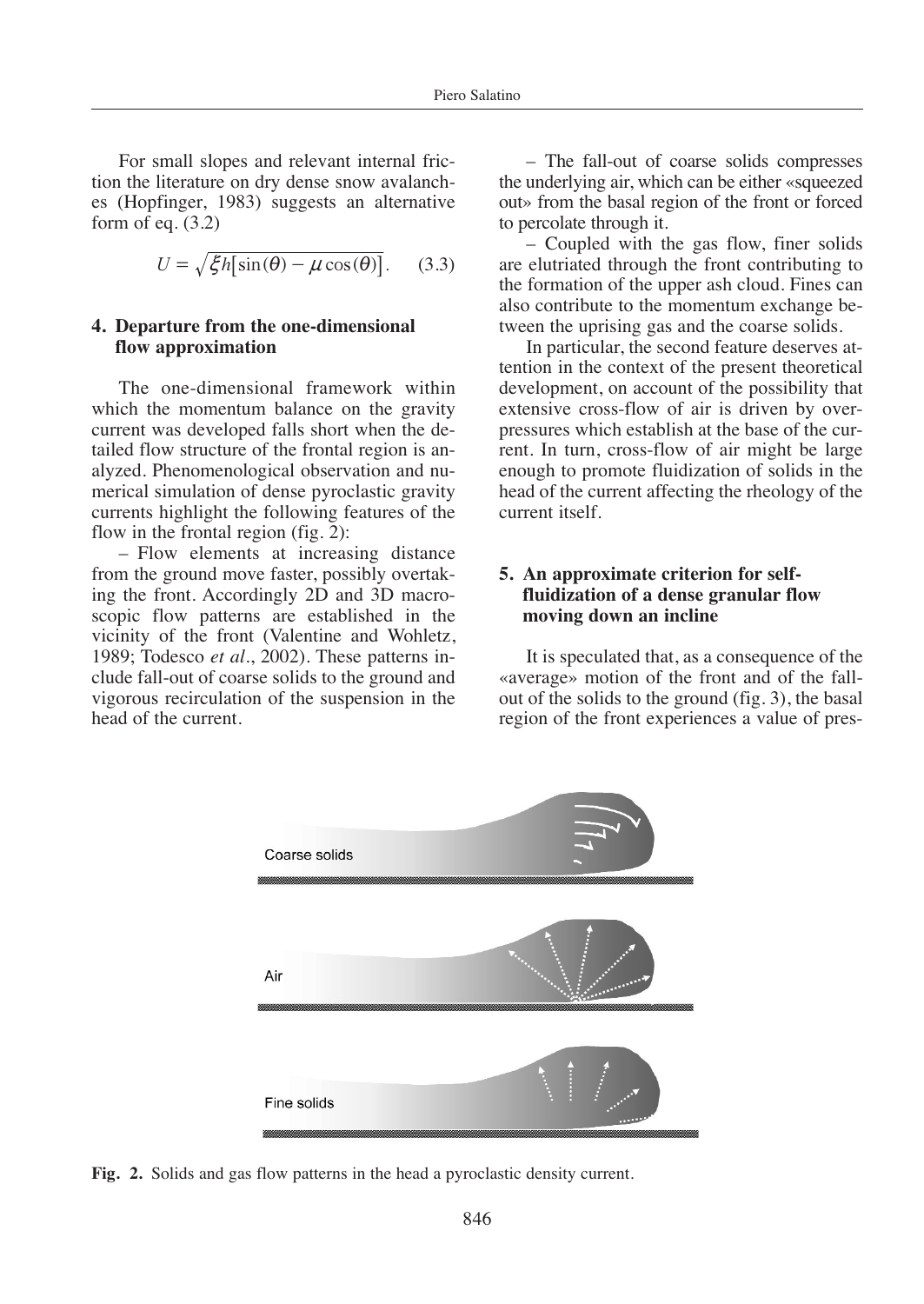

**Fig. 3.** Assessment of the stagnation pressure in the basal layer of the head of a pyroclastic density current. Solid line: trajectory of a flow element brought to rest as the front is shifted; dashed line: cross-flow of air driven by the stagnation pressure.

sure which is approximately given by

$$
p_{\text{stagnation}} \approx \frac{\rho_{\text{m}} U^2}{2}.
$$
 (5.1)

This value is obtained by application of the Bernoulli equation as the stagnation pressure of a flow element initially moving at the front velocity *U* as it is brought to rest at the ground. There is general consensus that dynamic pressures in the frontal region of pyroclastic density currents can assume values ranging from a few kPa up to several tens of kPa (Valentine, 1998; Esposti Ongaro *et al.*, 2002; Nunziante *et al.*, 2003). When the two-phase nature of the flow is considered, it can be assumed that the stagnation pressure  $p_{\text{stagnation}}$  is shared between the interstitial gas phase  $p_g = \alpha p_{\text{stagnation}}$  and the solid phase  $p_s = (1-\alpha)p_{\text{stagnation}}$  according to a pressure partition coefficient  $\alpha$ . In the case  $\alpha$ departs significantly from 1, the assumption of an isotropic particle phase pressure is clearly a gross simplification: it is likely that particle pressure be largely anisotropic under the strongly sheared flow conditions that characterize the motion of dense pyroclastic gravity currents.

The simple idea underlying the self-fluidization criterion is that the overpressure  $p<sub>g</sub>$  in the gas phase associated with the stagnation condition provides the driving force for the flow of air from the basal region of the front across the current. This cross-flow might be large enough to promote fluidization of the current. To this end, the usual condition for fluidization of stationary beds of granular solids is considered: fluidization is established as fluid is supplied at the base of the bed at a relative pressure exceeding the buoyant weight of the bed divided by its cross-sectional area. Of course, one should additionally require that fluid be supplied at the base of the front at a flow rate in excess of that corresponding to incipient fluidization, in order to establish steady cross-flow under self-fluidized conditions: this condition is easily fulfilled if one considers that incipient fluidization velocities of pyroclastic solids typically range between a few mm/s and cm/s (Gravina *et al.*, 2004), whereas the front of the density current progresses at velocities in the order of tens of m/s. By combining these concepts, the approximated criterion for the motion-induced self-fluidization of the front is formulated as follows: sin cos () () . 2*g* \$ 1 ap i i ( ) ( ) sin cos *p U h gh* Example 18 and the properties of m/s.<br>
upproximate delf-fluid<br>
delf-fluid<br>
discussion<br>
delf subsides used<br>
valently<br>  $\frac{nU^2}{2} = \alpha \frac{1}{2}$ <br>
(.2) yields. ity current progresses at velocities in<br>  $\cdot$  of tens of m/s. By combining these  $\cdot$ <br>  $\cdot$ , the approximated criterion for the<br>
induced self-fluidization of the front is<br>
ted as follows:<br>
Self-fluidization of the flow oc

«Self-fluidization of the flow occurs if the basal gas pressure  $p<sub>g</sub>$  in the frontal region of the current exceeds the hydrostatic head imposed by the gas-solids suspension».

Or, equivalently

$$
p_s = \alpha \frac{\rho_m U^2}{2} = \alpha \frac{1}{2} \rho_m \xi h \sin(\theta) \ge \frac{\rho_m gh}{\cos(\theta)}.
$$
\n(5.2)

Equation (5.2) yields, upon rearrangement and simplification of terms

$$
\frac{\alpha \xi}{2g} \sin(\theta) \cos(\theta) \ge 1. \tag{5.3}
$$

Equation (5.3) gives the lower limit of the slope <sup>θ</sup>*<sup>c</sup>* of the incline beyond which self-fluidized flow of the gravity current may onset. The limit value of the slope turns out to be independent of the depth of the current *h* and of its speed *U*, which cancel out with each other in eq.  $(5.2)$ . Remarkably, for given flow conditions <sup>θ</sup>*<sup>c</sup>* depends on the value of the pressure partition coefficient  $\alpha$ , whose meaning and significance will be addressed later.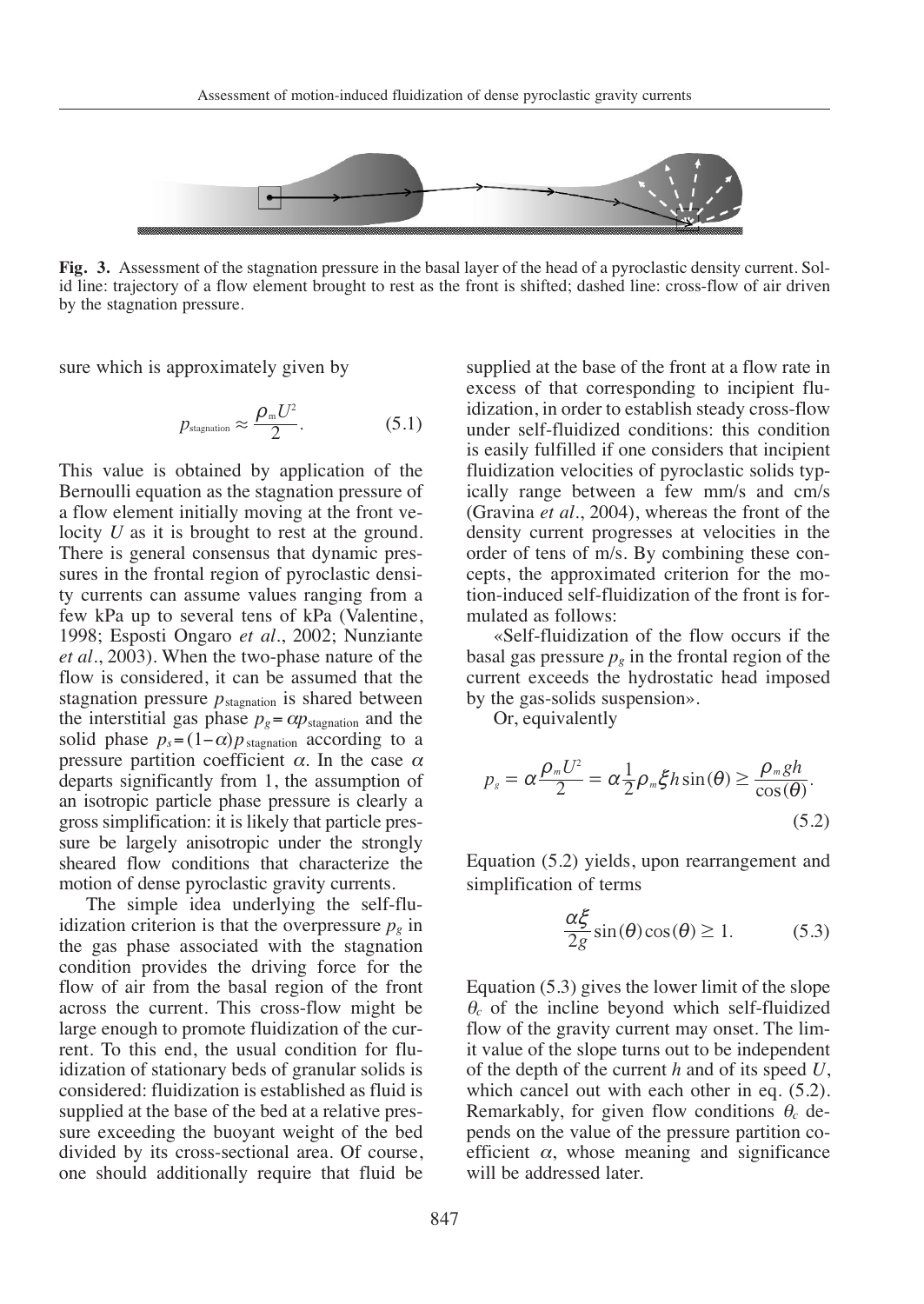It is worth noting that, according to the present analysis, fulfilment of the criterion given by eq. (5.3) is a necessary but not sufficient condition for the establishment of steady self-fluidized flow of the density current, which is also dependent on the initial conditions of the flow. More specifically, self-fluidization establishes provided that the initial conditions of the flow correspond to a fluidized state. This requirement is met, for instance, if the current results from the fall-out of solids (as in the collapse of an eruptive column).

#### **6. Implementation of the criterion and discussion of results**

Figure 4 demonstrates the application of the self-fluidization criterion expressed by eq. (5.3). The LHS of eq. (5.3) is plotted *versus* the slope of the incline  $\theta$ , the partition coefficient  $\alpha$ being treated as a parameter. Three values of the pressure partition coefficient  $\alpha$  have been considered in the computations: 1, 0.1, 0.01. According to the criterion, regions in the plot where  $(\alpha \xi/2g) \sin(\theta) \cos(\theta)$  exceeds 1 correspond to slopes of inclines on which self-fluidized motion of the density current may establish. he LHS of eq. (5.3) is<br>f the incline  $\theta$ , the part<br>reated as a parameter<br>ssure partition coeffic<br>red in the computati<br>ing to the criterion, r<br> $(\alpha \xi/2g) \sin(\theta) \cos(\theta)$ <br>to slopes of inclines (notion of the density *c* 

Analysis of fig. 4 suggests that for the smallest value of the pressure partition coefficient,  $\alpha = 0.01$ , self-fluidization is never established, regardless of the value of  $\theta$ .

When the partition coefficient  $\alpha$  is set at 0.1, self-fluidization is established on inclines of slopes exceeding about  $\theta_c = 13^\circ$ .

Self-fluidization is established at incline slopes of  $\theta_c = 2^\circ$  and larger when the upper limiting value of  $\alpha$ , namely 1, is assumed in the computations.

The significance and implications of the selffluidization criterion are further clarified by fig. 5. The speed *U* of the density current is plotted in this figure as a function of the slope  $\theta$ . The speed *U* is computed according to eqs. (3.2) or (3.3) depending on whether the flow is assumed to be in the self-fluidized state or not, respectively. Computations refer to arbitrary (though realistic) values of the depth of the flow  $(h=5 \text{ m})$ and of the angle of internal friction of the granular material ( $\theta_0 = 27$ °). The latter value corresponds to a coefficient of internal friction of the solids  $\mu = 0.5$ . Again, plots corresponding to three values of the partition coefficient  $\alpha$ (namely 1, 0.1, 0.01) are reported in the figure.

For  $\alpha = 0.01$ , the flow is never self-fluidized, whatever  $\theta$ . Steady flow cannot establish on inclines whose slope is smaller than the



**Fig. 4.** Implementation of the self-fluidization criterion.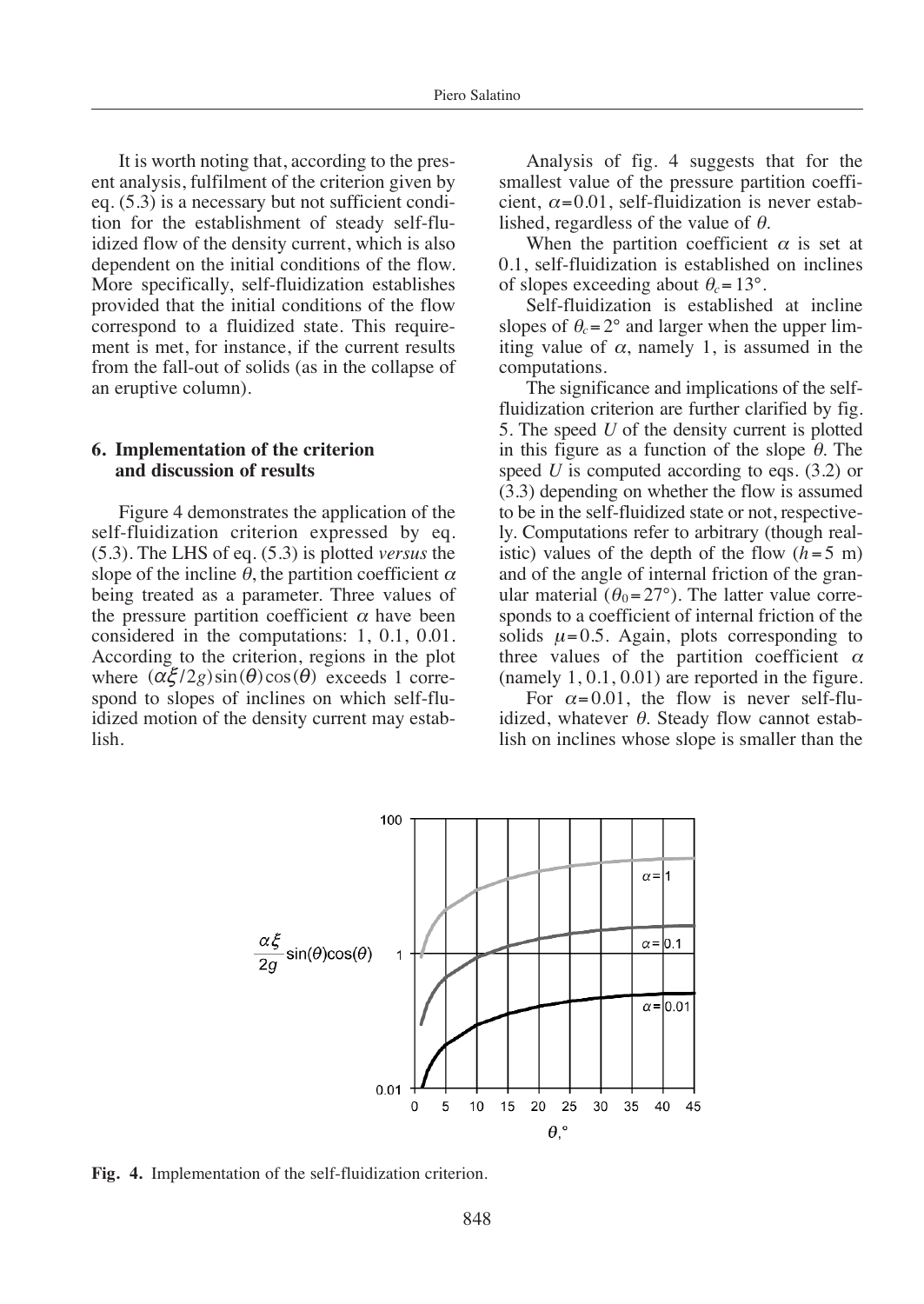

**Fig. 5.** Implementation of the criterion: computation of the front speed. Depth of the current:  $h=5$  m; angle of internal friction  $\theta_0 = 27$ °.

angle of internal friction  $\theta_0$  (*U*=0). Steady granular flow establishes for  $\theta > \theta_0$ , at a speed *U* computed according to eq. (3.3).

For  $\alpha$ =0.1 and  $\alpha$ =1, steady fluidized flow can be established at slopes larger than <sup>θ</sup>*<sup>c</sup>* (where  $\theta_c = 13^\circ$  for  $\alpha = 0.1$  and  $\theta_c = 2^\circ$  for  $\alpha = 1$ ). The following flow regimes can be recognized, depending on the slope:

 $\theta < \theta_c$  – Self-fluidization and steady flow of the current cannot be established. Regardless of the initial conditions, the asymptotic condition of the flow is the rest:  $U=0$ .

 $\theta_c < \theta < \theta_0$  – Self-fluidization and steady flow of the density current can be established, provided that the initial conditions of the flow correspond to a fluidized state. The speed *U* is represented, for any given slope, by the upper curve, corresponding to the self-fluidized state of the front. If the initial conditions of the flow correspond to a granular (non-fluidized) state, self-fluidization and steady motion of the current cannot establish and the flow comes to rest.

 $\theta > \theta_0$  – Steady motion of the current is established anyway. If the initial conditions of the flow correspond to a fluidized state, this state will be self-preserved by the motion of the current. The speed *U* is given in this case by the upper curve in fig. 5 corresponding to the self-fluidized state. If the initial conditions of the flow correspond to granular (non-fluidized) flow, the flow will keep being granular. The speed *U* is given by the lower curve corresponding to the granular state.

It is interesting to note that the critical slope  $\theta_c$  plays the role of a bifurcation abscissa. Multiple steady states may establish for  $\theta_c < \theta$  depending on the initial conditions of the flow. In particular it is noteworthy that steady flow of the density current can be established even at slopes smaller than the angle of internal friction  $\theta_0$ , provided that the initial conditions of the flow correspond to a fluidized state. This finding puts some emphasis on the proper choice of the initial conditions in experiments aiming at the characterization of unsteady granular flows along inclines.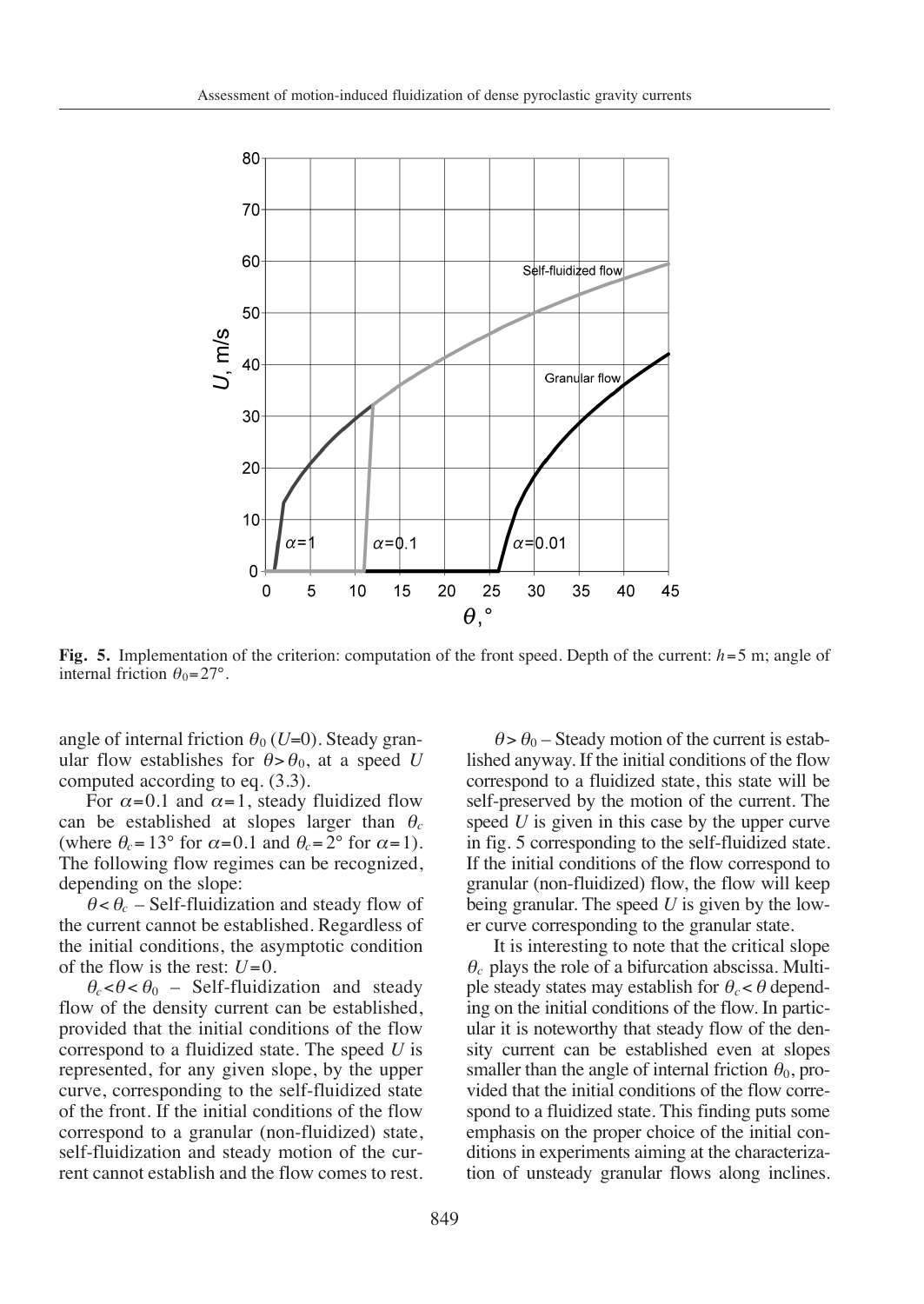Similarly, these arguments shed some doubt on results obtained in experiments where the initial state of the flow was not properly documented (Takahashi and Tsujimoto, 2000).

The significance of the pressure partition coefficient  $\alpha$  is better appreciated as one considers its physical meaning in the light of the rheological behaviour of the two-phase gas-solid system. The limiting case  $\alpha = 1$  corresponds to pseudohomogeneous two-phase flow (Wallis, 1969). This limiting case is characterized by the important feature that momentum transfer between the particulate phase and the interstitial gas phase is effective to the point that the slip velocity between the phases is negligible. On the other hand,  $\alpha = 0$  corresponds to the case where the stagnation pressure is entirely withstood by the granular solids. This corresponds to purely granular flow, with an expected strong influence of frictional stresses of Coulombian nature.

According to the criterion set by eq. (5.3), onset of self-fluidization is favoured by large values of  $\alpha$ , that is, as pseudo-homogeneous flow conditions are approached. On the other hand, establishment of pseudo-homogeneous flow is greatly enhanced by: a) fineness and lightness of the bed material; b) polydispersion of the bed material as regards particle size distribution, as momentum transfer from gas to coarser particles may occur, as in «dusty» gas, via the finer particles; c) sheared flow of the suspension, on account of the property of shear to stabilize homogeneous, *i.e.* bubble-free, fluidization of solids (Apicella *et al.*, 1997). Features a) and b) are remarkable properties of pyroclastic granular materials. Maybe the recognition of the role of mutual momentum exchange between the particulate phase and the interstitial gas phase in the strongly accelerated flows at hand is the main outcome of the present study. It is recommended that parameters of the two-phase system which may affect interphase momentum exchange be carefully controlled in any experimental study aiming at the characterization of unsteady granular flows along inclines.

#### **7. Conclusions**

A simple criterion for the establishment of motion-induced self-fluidized flow of a pyroclastic density current is presented. It is based on a simplified formulation of the momentum balance equation on the frontal region of the dense flow, on the assessment of overpressures establishing in the basal shear layer of the flow as a consequence of solids fall-out, on the application of the criterion for fluidization of beds of granular solids. The criterion highlights the importance of the momentum exchange between the interstitial gas phase and the discrete particulate phase, expressed through a pressure partition coefficient  $\alpha$ . This parameter significantly affects the results of the application of the criterion. Its value depends on properties of the two-phase gas-solid system like particle size and density as well as polydispersity of the population of bed solids.

The application of the criterion is demonstrated. It is shown that steady self-fluidized motion of the density current can be established even on slopes smaller than the angle of internal friction of the granular solids – but larger than a critical slope  $\theta_c$  which depends on the pressure partition coefficient – provided that the initial conditions of the flow correspond to the fluidized state. The critical slope  $\theta_c$  corresponds to a bifurcation point, marking the limit beyond which multiple steady flow conditions, keeping memory of the initial conditions of the flow, may establish.

The proposed criterion is admittedly simple and its predictive capabilities have yet to be assessed. It might be helpful to shed light on some dynamical features of dense pyroclastic flows and to highlight aspects that need to be taken under control in experiments aiming at the characterization of dense granular flows.

#### **Acknowledgements**

The paper is part of an ongoing research program on «Dynamics of pyroclastic density currents and their impact on buildings», carried out under the umbrella of AMRA, Centro Regionale di Competenza sul Rischio Ambientale, Regione Campania. The author is grateful to Prof. Lucio Lirer, Prof. Antonio Marzocchella, Prof. Luciano Nunziante, Dr. Paola Petrosino, Dr. Teresita Gravina for useful discussion. The author is grateful to Augusto Neri and Olivier Roche for careful and constructive review of the paper.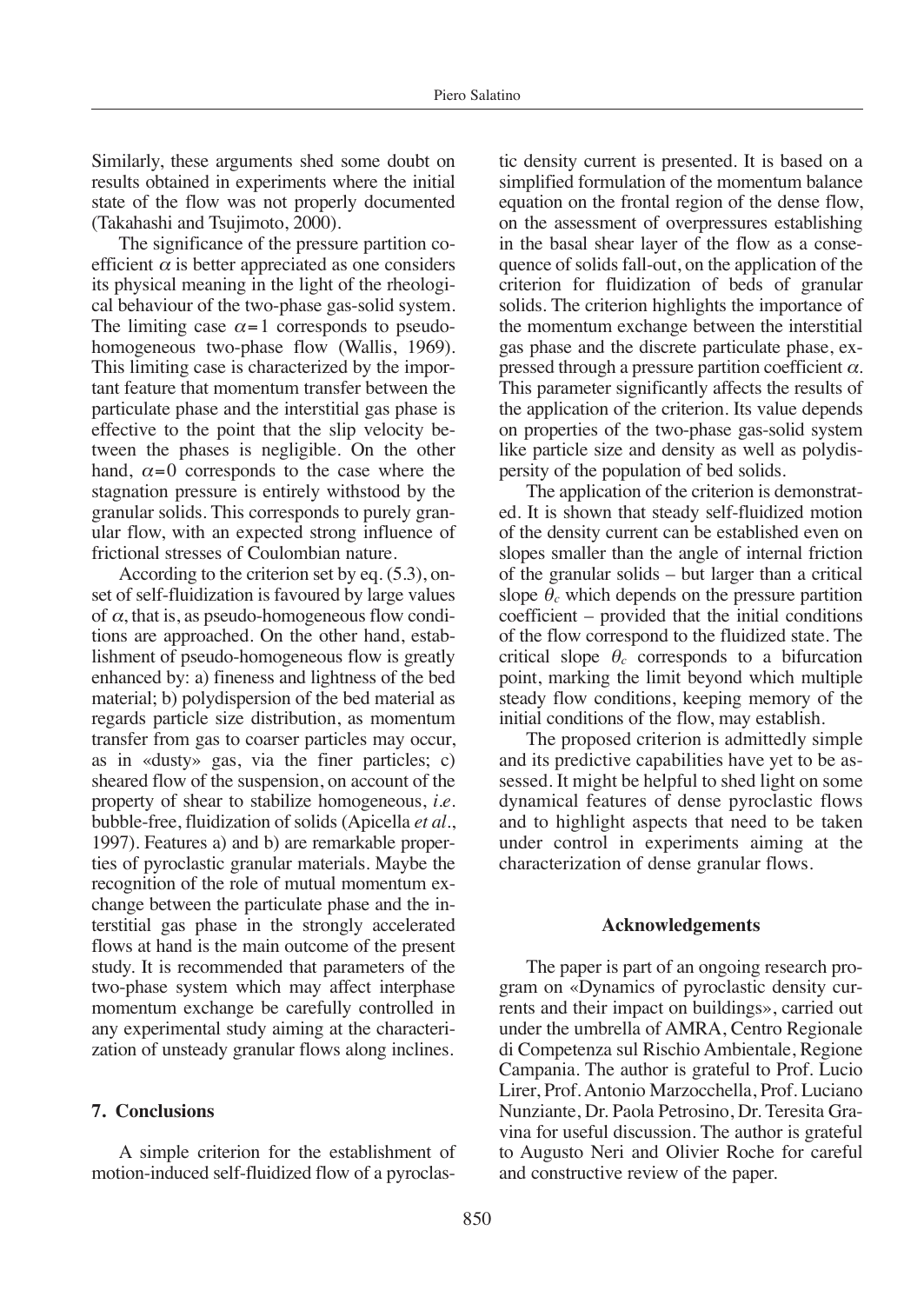| <b>Glossary</b>                 |                                                                                                |
|---------------------------------|------------------------------------------------------------------------------------------------|
| Ba                              | Bagnold number.                                                                                |
| $C_f$                           | Coefficient in eqs. $(2.2)$ and $(2.3)$ .                                                      |
| $\boldsymbol{d}$                | Particle diameter, m.                                                                          |
| $\overline{f}$                  | Friction factor.                                                                               |
| $\boldsymbol{g}$                | Acceleration due to gravity, $\text{ms}^{-2}$ .                                                |
| $\boldsymbol{h}$                | Depth of the current, m.                                                                       |
| $\boldsymbol{k}$                | Coefficient in eq. $(2.3)$ , kgm <sup>-1</sup>                                                 |
| Re                              | Reynolds number.                                                                               |
| Ri                              | Richardson number.                                                                             |
| U                               | Speed of the front, $ms^{-1}$ .                                                                |
| v <sub>z</sub>                  | Particle velocity along the incline, $ms^{-1}$ .                                               |
| $\mathcal{Y}$                   | Spatial coordinate orthogonal to the incline, m                                                |
| $\overline{z}$                  | Spatial coordinate along the incline, m.                                                       |
| $\Delta \rho = \rho_m - \rho_a$ | Difference between the average density of the current and the air density, kgm <sup>-3</sup> . |
| η                               | Effective viscosity of the gas-solid suspension, Nsm <sup>-2</sup> .                           |
| $\eta_{g}$                      | Gas viscosity, Nsm <sup>-2</sup> .                                                             |
| $\theta$                        | Slope of the incline, degree.                                                                  |
| $\theta_c$                      | Critical slope according to the criterion eq. (5.3), degree.                                   |
| $\theta_0$                      | Angle of internal friction of the particulate phase, degree.                                   |
| $\mu$                           | Coefficient of internal friction of the particulate phase.                                     |
| ξ                               | Constant in eq. $(3.2)$ , m s <sup>-2</sup> .                                                  |
| $\rho_a$                        | Air density, kg $m^{-3}$ .                                                                     |
| $\rho_m$                        | Average density of the current, $kg \, \text{m}^{-3}$ .                                        |
| $\rho_p$                        | Particle density, kg m <sup>-3.</sup>                                                          |
| $\sigma_{v}$                    | Normal stress in the particulate phase, Pa.                                                    |
| $\tau_{zy, f}, \tau_{zy, c}$    | Shear stress of frictional, collisional nature, respectively, Pa.                              |

#### *REFERENCES*

- APICELLA, E., M. D'AMORE, G. TARDOS and R. MAURI (1997): Onset of instability in sheared gas fluidized beds, *AIChE J.*, **43**, 1362-1365.
- BAGNOLD, R.A. (1954): Experiments on a gravity-free dispersion of large solid spheres in a Newtonian fluid under shear, *Proc. R. Soc.*, **225**, 49-63.
- BRITTER, R.E. and P.F. LINDEN (1979): The motion of the front of a gravity current travelling down an incline, *J. Fluid. Mech.*, **99**, 531-543.
- BURGISSER, A. and G.W. BERGANTZ (2002): Reconciling pyroclastic flow and surge: the multiphase physics of pyroclastic density currents, *Earth Planet. Sci. Lett.*, **202**, 405-418.
- CAMPBELL, C.S. (1990): Rapid granular flows, *Ann. Rev. Fluid Mech.*, **22**, 57-92.
- DRUITT, T. (1998): Pyroclastic density currents, in *The Physics of Explosive Volcanic Eruptions*, edited by J.S. GILBERT and R.S.J. SPARKS, *Geol. Soc. Spec. Publ. London*, **145**, 145-182.
- DRUITT, T., G. BRUNI, P. LETTIERI and J.G. YATES (2004): The fluidization behaviour of ignimbrite at high temperature and with mechanical agitation, *Geophys. Res. Lett.*, **31** (2), L02604, doi: 10.1029/2003GL018593.
- ESPOSTI ONGARO, T., A. NERI, M. TODESCO and G. MACEDO-NIO (2002): Pyroclastic flow hazard assessment at Vesuvius (Italy) by using numerical modeling, II. Analysis of flow variables, *Bull. Volcanol.*, **64**, 178-191.
- GRAVINA, T., L. LIRER, A. MARZOCCHELLA, P. PETROSINO and P. SALATINO (2004): Fluidization and attrition of pyroclastic granular solids, *J. Volcanol. Geotherm. Res.,* **138**, 27-42.
- HOPFINGER, E.J. (1983): Snow avalanche motion and related phenomena, *Ann. Rev. Fluid Mech.*, **15**, 47-76.
- LEVENSPIEL, O. (1998): *Engineering Flow and Heat Exchange* (Plenum Press, New York).
- MARZOCCHELLA, A., P. SALATINO, V. DI PASTENA and V. LIR-ER (1998): Fluidization in pyroclastic flow, in *Fluidization IX*, edited by L.-S. FAN and T.M. KNOWLTON (Engineering Foundation, New York), 389-396.
- NERI, A., A. DI MURO and M. ROSI (2002a): Mass partition